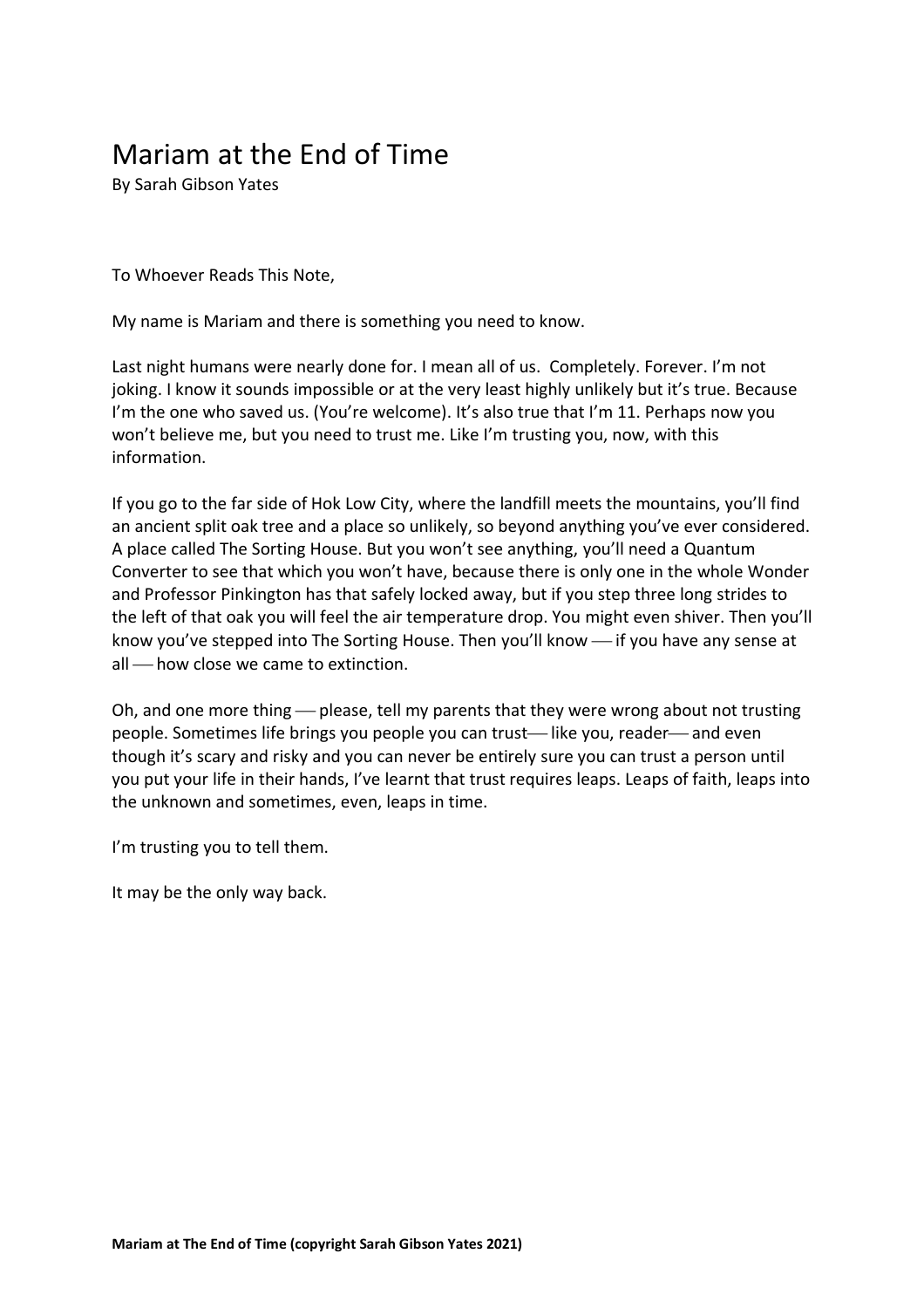## Chapter 1 | Secrets Uncovered

Have you noticed how, when you're waiting for something important to happen, like your birthday or Christmas or the end of school, time moves really slowly? Mariam Sugarbright had. In fact, she was thinking it now, as she looked up as the minute hand of the classroom clock edged microscopically down to three. The doodle she was working on to distract herself had started as a rectangle but now looked more like a large building, with high square windows tucked under the roof gutter and dark shading on every panel. And every dragging moment made Mariam fill the shading in darker, as she waited for three o'clock to arrive. She tried to ignore the cartwheels in her stomach. She just needed to make it to the exit before Cory and his idiots saw her.

She absolutely and 100 percent didn't have time for that today.

Mariam sat back, straightened her headscarf and examined what she had drawn. Where did that come from? She thought, bemused, but as the minute hand perched solidly at fourteen minutes past three, her mind turned back to the very important and slightly criminal thing she had planned to do after school that day. She flipped the page and took one final look at the plan.

Ok so really, perhaps it wasn't possible to classify break into your house as criminal. The breaking in bit sounded bad but it was her house. What was criminal, in her opinion, were the secrets her parents were keeping from. Like she wasn't old enough to know everything they knew. How ridiculous! She niffed. Hr neighbour a sad looking boy with pink cheeks looked up from his book. She pretended to pick up hers and read. But quickly and subtly pulled the plan over the page. The plan was fine. She was going to do it  $-$  her and LoI once and for all find out the secret her parents

The bell rang.

Like a pack of hyena released from the zoo, everyone scraped back chairs, grabbed books and bags and bundled to the exit in a roar of excited chatter.

At the water fountain an angry, tall boy with ruby red lips and a large quiff of orange hair blocked her path. Mariam's toes curled involuntarily.

'Better hurry home, Mariam. Don't want to get into any trouble now, do you?'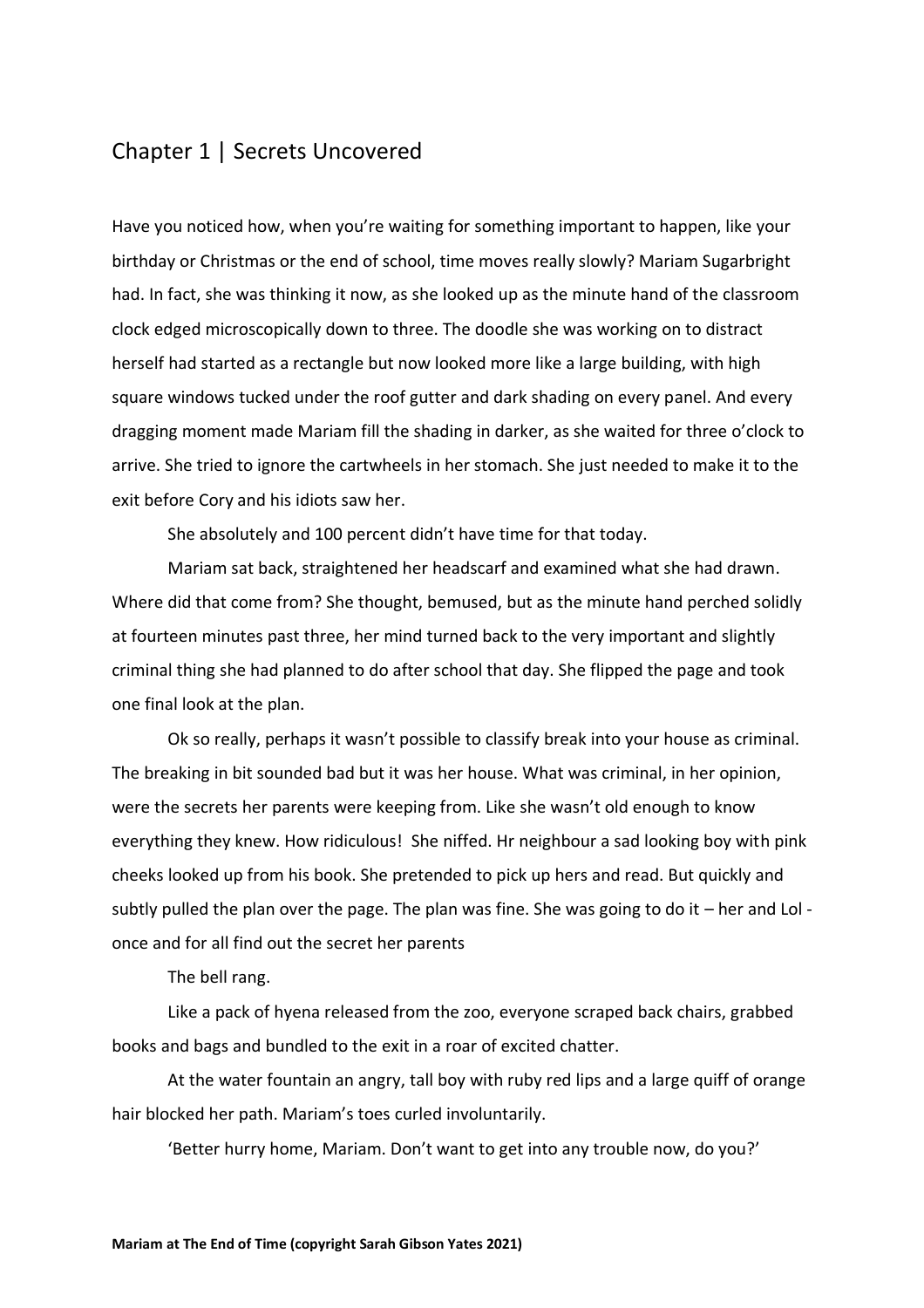'Better hurry up yourself.' She ducked under his legs and ran down the corridor. She spotted Lol on the steps ahead, waiting for her, a clear line through the crowded corridor between them. Mariam jumped on her skateboard. Cory left gawping at the place where she was.

'No Skateboarding on school grounds Mariam Sugarbright!' boomed Head Smithson. But she had reached the steps. She scooped Lol up into her backpack and glided away down the access ramp.

As she turned the corner, hopeful she had achieved her goal of escaping school without the usual confrontation she rolled full pelt into Bell, Marvin, Darley and Fem. four of Cory's cronies.

'What you've got under there? A rat? A blob? NO hair?! Cory sneered, pointing at Mariam's headscarf.

Ever since day one of Mariam's first year Cory had been on Mariam's back. Everyone seemed to know about her parents book The Truth Timer Tales banned 4 years ago for claiming humans were an experiment that was about to end. Discredited in all the papers.

Wrestling her to the ground. Cory pinned her arms to the floor while Fem, kicked legs, holding down her arms nearly succeeded in pulling it off completely.

Suddenly, Miss Gethlyn stepped in dragging them apart, 'What do you think you are doing?!' she glared at and sending all three to Head Smithson. Mariam wishes Cory hadn't taken an instant dislike to her but there was nothing she can do it about it. Besides,

Mariam was a Sugarbright and Sugarbright's were used to being misunderstood.

'Why don't you find a new hobby, Cory.' Mariam scoffed as she straightened her

scarf.

'You and your so-called Truth-Timer conspiracies! You're bonkers like your parents.' Cory shot a final blow, before Miss Glethlyn usherd them away.

A small boy wearing dark brown cords approach gingerly. 'Are you alright?' It was Alban. The only one in school who ever spoke to her.

'Yeah fine. I've got to go.' Mariam hurried away. Skating through the city, some roads smoother than others. How she loved the flow, how life seemed full of obstacles. When she was skating she felt free. Felt she could flow through anything.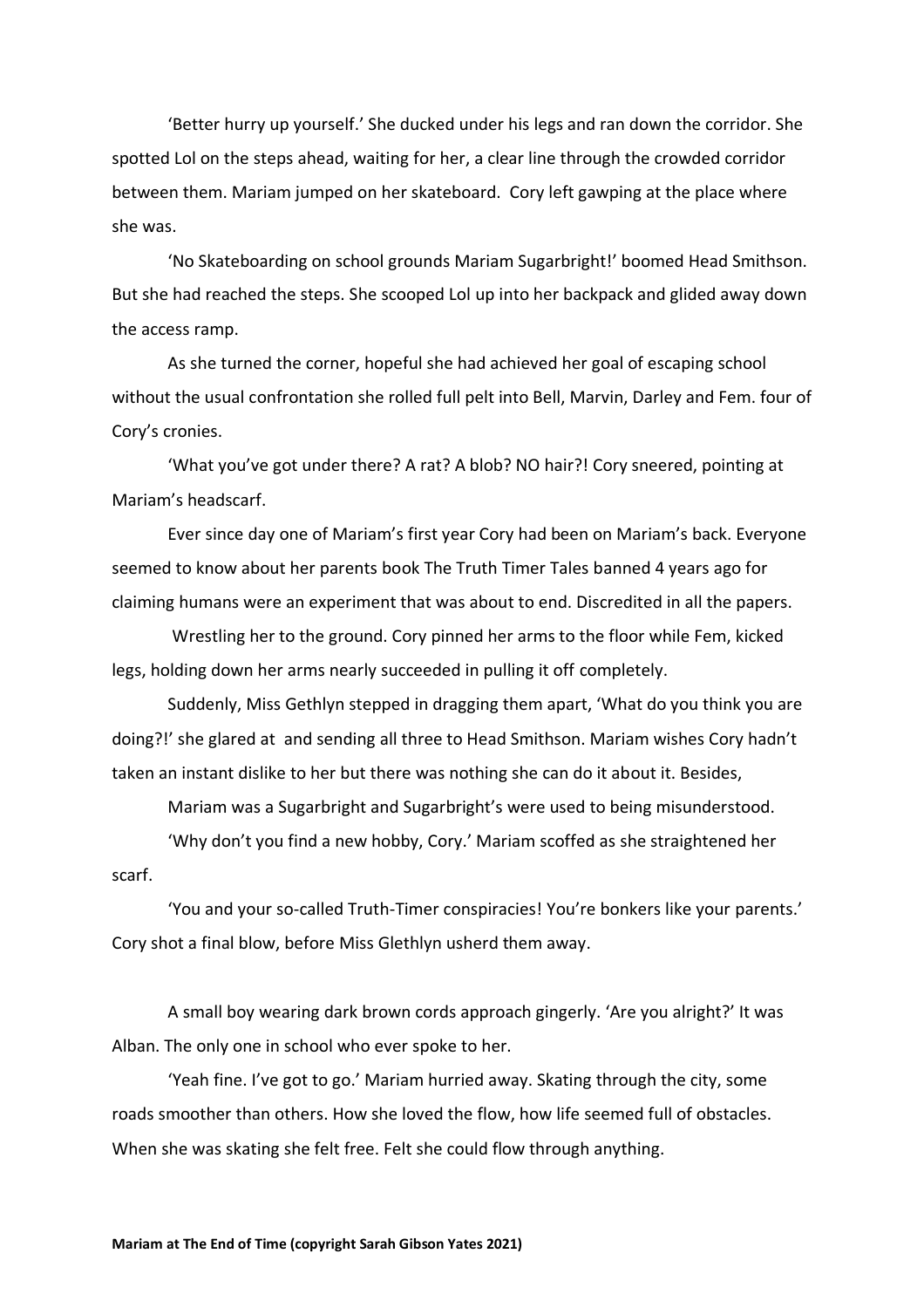in a quiet leafy suburb,

Click, click, click. Mariam snapped her fingers three times. Lol jumped onto the windowsill of a small open window at the back of their house and dropped down inside. Mariam looked about her nervously. She didn't want to be seen by the neighbours. It wouldn't do at all to get caught breaking in — even if the house was her own. Awkward questions would be asked. And Mariam had had more than enough of awkward questions.

The time has come for answers.

The sky oozed a dreary glow like it was about to rain. It was 4 pm, two days before Midwinter and darkness had already fallen like a blanket over the City.

Suddenly there was a loud crash from inside. Mariam's heart leaped into her mouth, and she froze. A few seconds later Lol's head popped up. She tilted her head apologetically.

'What was that?' Mariam whispered, trying to slow her heart rate while listening for signs they'd been rumbled. Lol stared at her hard.

'Be careful!' Mariam scolded. Lol jumped out of the way and let Mariam follow inside, squeezing through the narrow window.

She dropped down silently on to the closed toilet seat. Statue still, she listened again as the early evening sounds of the one-hundred-year-old house creaked and moaned. upstairs the heating pump, gurgled hot water through pipes to the many radiators dotted around the house. She could hear the soft voice of her parents wafting in from the library.

Mariam turned to Lol. 'They should have gone by now. What's keeping them?' She listened harder.

'It's done.' Jane declared, her voice louder than before and clearer.

'Good. We'll go through things with Grace and Lionel one last time. Then we can deliver it.'

Jane's chair scraped back from her desk and a floorboard creaked, the one between the desk and the window that they had been meaning to replace for years.

Jane and Ivo grabbed their coats and walked past the toilet. Mariam held her breath, overhears them talking.

'Are we doing the right thing?' Jane asked, pulling on her coat.

'What else we can do?'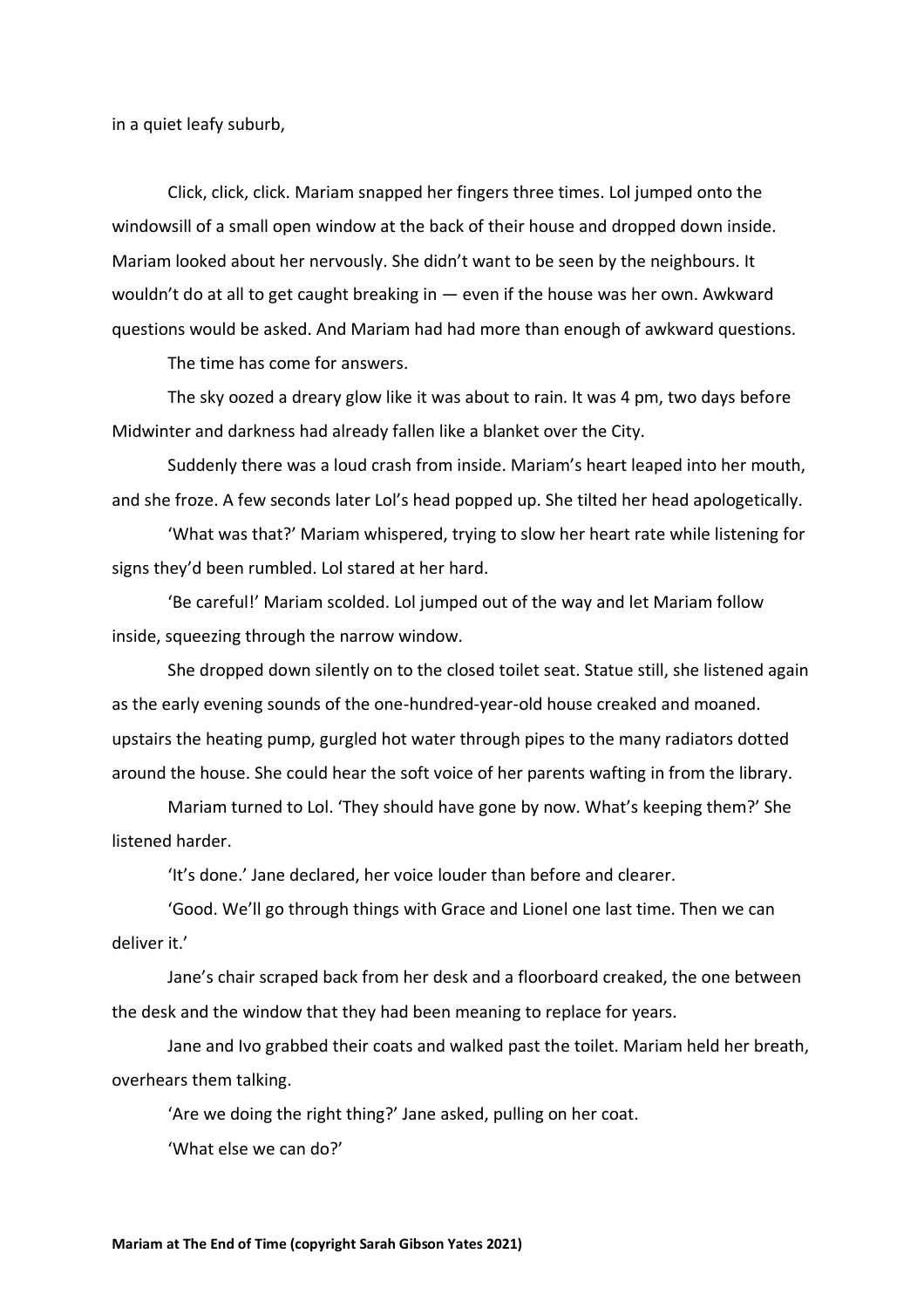Mariam listened as they unlocked the front door and closed it firmly behind them. Once she felt sure they were gone she gently unlatched the toilet door and hurried down the corridor to the library. Unlocked Jane's computer and read the last document she had been working on but couldn't find anything new. She tried Ivo's. Nothing.

Mariam spotted a strange contraption. Looking closer she recognised it as a camera, from history lessons. she pressed a button and a door opened with a strange winding noise. Inside was a large black plastic box, she pulled it and read the words 'VHS ultramodern' on the side. Weird, she thought, I didn't know they had one of these, and put it back.

Mariam saw a handwritten envelope tucked inside a folder on Jane's desk. The name on the front was, Professor Pinkington. Mariam knew Professor from her popular daily show, Pinkington's Perfect Science.

'Look lol, it's address to PP. I didn't know they knew Pinkington.' Mariam loved this show so much she had set an alarm on her  $Omni^1$  so she would never miss a live broadcast.

Mariam turned the envelop over in her hand. It wasn't sealed. She could pull the letter out and return it without anyone finding out. Mariam suddenly felt nervous. Butterflies turned cartwheels in her stomach.

'Why would Jane<sup>2</sup> be writing a letter to Professor Pinkington?' Lol didn't know.

There was only one way to find out.

Mariam carefully extracted the letter from its envelope and read.

Dear Virginia,

I hope you will forgive me for contacting you out of the blue. As you know the GPC have tracks on all our digital communications so we prefer more traditional oldfashioned methods. They are the only way we can contact you securely. You may have heard of the secret work my husband and I have been involved with searching for evidence to prove our theories around the Truth Timer Tales. It has been publicly ridiculed and officially dismissed but finally we think we have found evidence to

<sup>&</sup>lt;sup>1</sup> 'Omni' is short for OMNI DEVICE XZL. It is a bit like our smartphones but much more powerful. + <sup>2</sup> She always called her parents by their first names. Some people said it was odd, pretentious even, but she didn't care. She had always called them that. It didn't mean she loved them any less.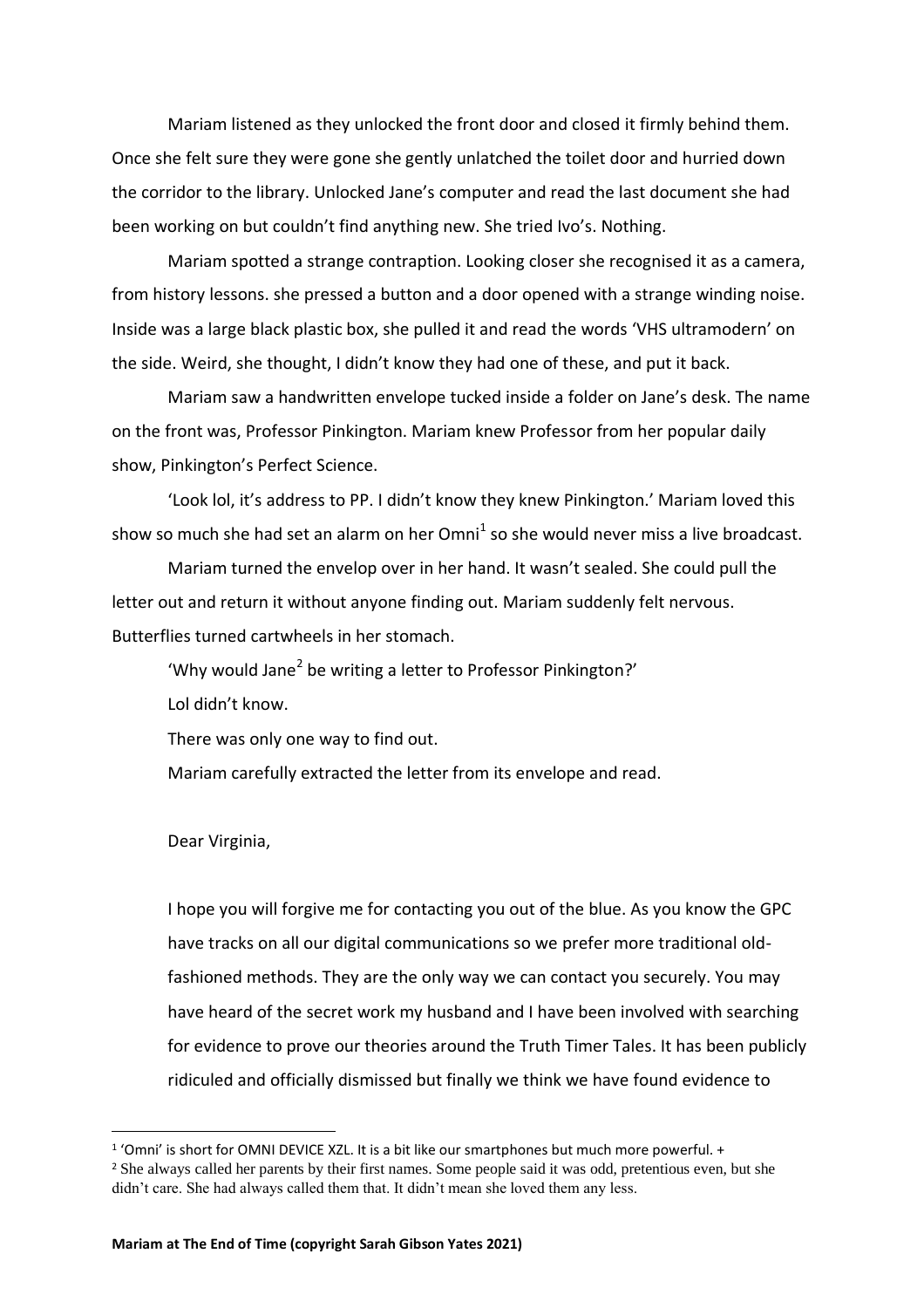prove its truth. we are taking an enormous risk telling you want we know but you have something we desperately need to prove our suspicions. This is why we have taken the risk.

Some friends of ours work on 'physics' have detected an anomaly just above the mountains and for a few brief moments gained insight to an amazing phenomenon the likes of which no one has seen before. It was a huge room, without end, a massive archive of discoveries and inventions; from furniture to fashion, engineering to

We're not yet sure who is gathering this collection or indeed why but we have heard you are developing a device that converts quantum data and think this might be a route back to this mysterious archive as all our investigations have so far failed. We ae asking that you might share this work with us as we have shared ours in the hope we may arrive a clearer picture of the truth.

Yours sincerely,

Professors Jane and Ivo Sugarbright

(find out later that they saw this at the autumn equinox)

Mariam finished reading the letter and stood for some minutes turning the words over in her head. 'contact you securely', 'finally found evidence' 'mysterious archive' 'a device that converts quantum data'. What did this mean? Were her parents going to get in trouble again? Or had they really found proof that their theory about humans was correct?

Three years Mariam's parents published the Truth Timer Tales, a collection of folk tales gathered from lots of different cultures around the world which they said proved that humans were coming to an end soon. That as animals and habitats died so would we. But their idea was mocked and ridiculed by the GPC, the book was banned, their funding was cut and they'd been living on very little ever since.

She didn't mind that so much but she hated to see her parents so deflated and ignored. No wonder they'd been seeming more positive lately. And so busy.

They had evidence.

Now it was time for everyone to know they'd been right all along.